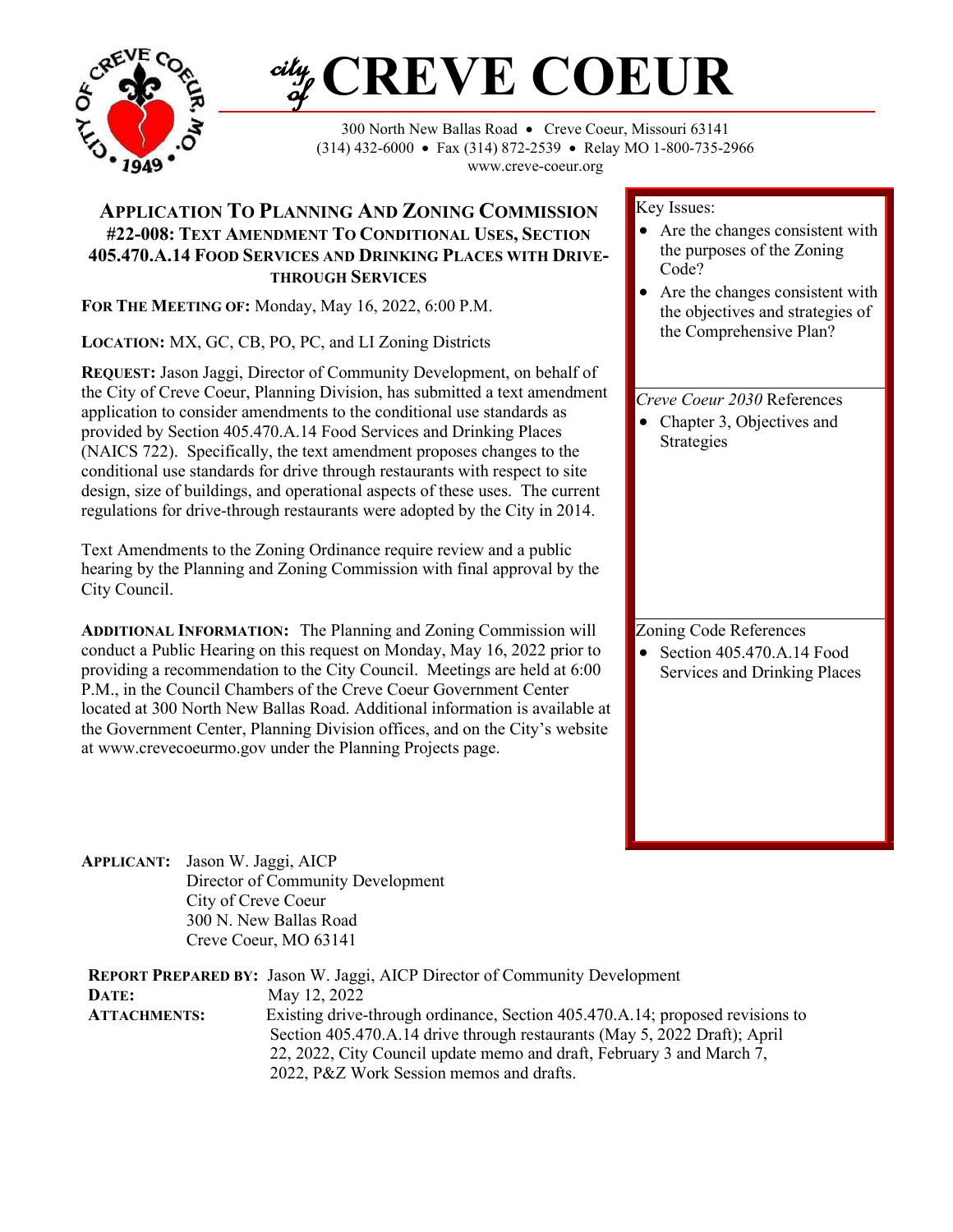#### **BACKGROUND**

The current drive through ordinance for restaurants was established in 2014 in association with a request for a drive through facility for St. Louis Bread Company at 447 North New Ballas Road. Prior this ordinance, the City required a conditional use permit with the provision that drive-through restaurants must be located on sites of at least 3-acres. The 3-acre site minimum appeared effective in limiting these uses as prior to current ordinance, only one drive through restaurant was operating in the City. In 2011, a text amendment request was considered that would lower the site size requirement for drive-through restaurants to 1-acre with a separation requirement of ½ miles between uses; however, this amendment did not make it all the way through the process.

The current ordinance is highly restrictive compared to many municipalities but has been effective in achieve the outcome desired by the City to limit these uses. Currently, there are three (3) drive throughs in Creve Coeur: McDonald's (11521 Olive Blvd.), St. Louis Bread Company (447 N. New Ballas Rd.), and Panda Express (10445 Olive Blvd.). In addition, a conditional use permit was approved in 2014 for a freestanding Jimmy Johns with a drive-through at 13140 Olive Boulevard; however, that restaurant was never built. Creve Coeur continues to be the subject of interest for additional drive through developments but many have difficulty meeting all of the requirements of the ordinance. More recently, the COVID-19 pandemic and the rise of contactless food service has helped to fuel interest in drive through developments not only in Creve Coeur but in many other cities nationally.

On December 6, 2021, a Joint Work Session with the Planning and Zoning Commission and the City Council was held to identify planning priorities for staff in 2022. There was general agreement to review the current drive-through ordinance to determine if changes need to be made. Following the December joint session, City staff held work sessions with the Planning and Zoning Commission on February 7, 2022 and March 7, 2022 to discuss possible revisions. In addition, on April 22nd, staff presented a summary of the revisions to the City Council for their review and input prior to the public hearing at the Planning and Zoning Commission. The staff memos and draft versions of the revisions associated with each of these meetings are attached for reference.

The proposed amendments seek to modify several areas of the current ordinance. After eight years since the adoption of this ordinance, staff believes that some of the requirements are unnecessarily specific, difficult to achieve, and, as a result, changes are needed. Based on prior discussions at the work sessions, the Planning and Zoning Commission and the City Council have expressed support for such a review. The proposed changes, as currently presented, maintain the structure of the regulations with different requirements for these uses that are adjacent to residential uses and those that are not. At this time, staff is not proposing a formal draft ordinance for a recommendation to City Council, as further discussion and additional public input is desired.

### **COMPREHENSIVE PLAN REVIEW**

The Creve Coeur 2030 Comprehensive Plan does not specifically address drive through restaurants. However, the plan promotes and places an emphasis on pedestrian accessibility and walkability with a mix of uses and high-quality design (Strategies 1.1, 1.3 and 1.9, Page 45) while recognizing the need to be responsive to changing consumer preferences (Strategy 3.2, Page 47). The plan also emphasizes the need to mitigate the impact of non-residential uses such as lighting, noise and trash on adjacent residential uses (Strategy 2.7, Page 46) and to protect residential areas from negative encroachment non-residential uses (Strategy 2.9, Page 46). The plan organizes the City into several Placetypes with a vision and recommendations for each Placetype. This text amendment applies to a specific category of use which is conditionally permitted in nearly all of the City's non-residential zoning districts. As such, this review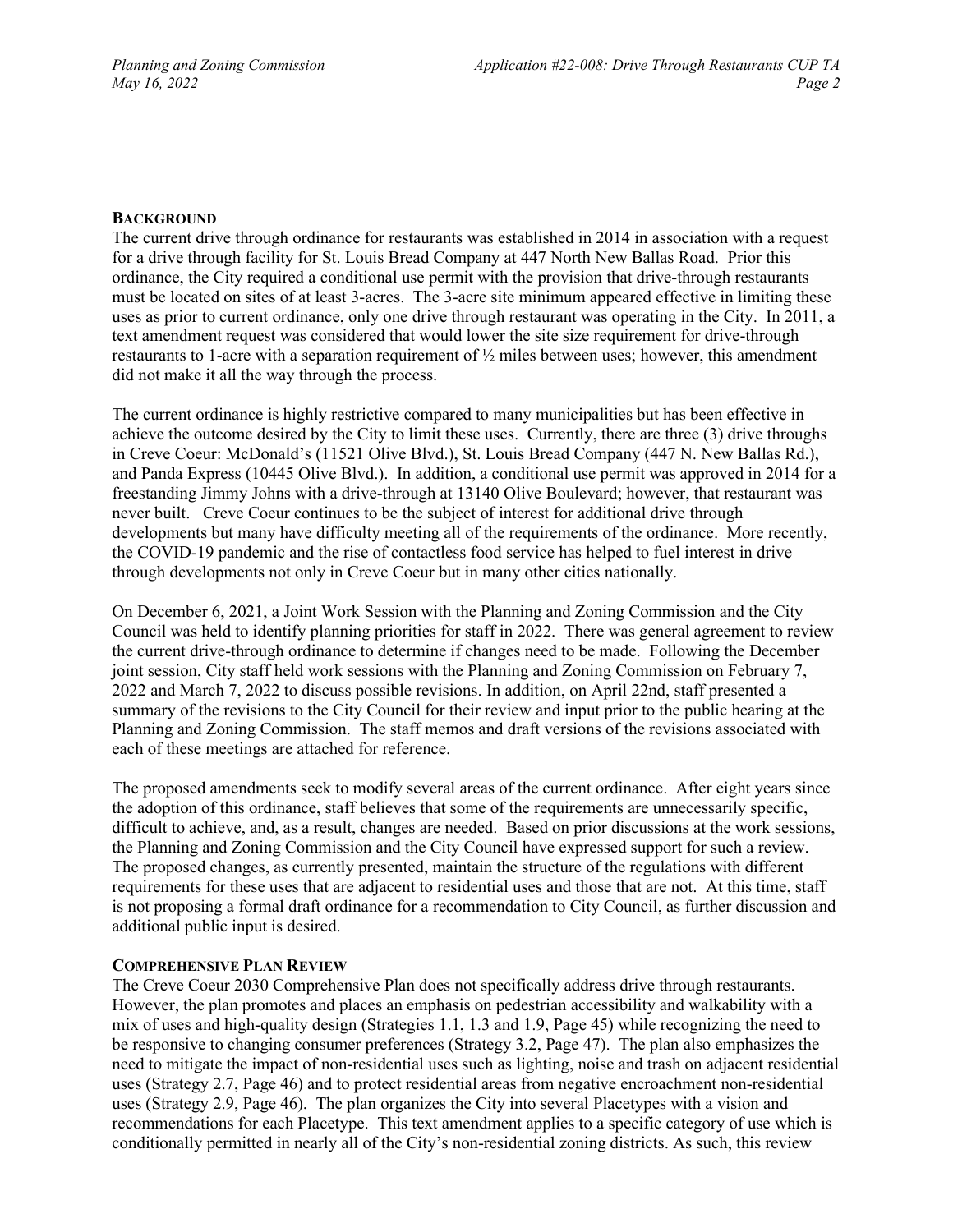does not specifically address each Placetype recommendation, however, it can be reasonably stated that drive-through restaurants, without regulation, would be counter to the overall vision and goals within the non-residential Placetypes. As such, the proposed text amendments continues to promote the desired form and character for these uses while providing the necessary regulations for consistency with the broader goals of the plan. These broader goals include protection of adjacent residential areas from commercial uses, high quality development, pedestrian accommodations, and visually attractive streetscapes.

### **PROPOSED AMENDMENTS TO THE ZONING CODE**

The City regulates drive through-restaurants within Section 405.470.A.14 of the Zoning Ordinance. A conditional use permit is required for these uses in all commercial and light industrial zoning districts. The numerous conditional use standards that are required to be met are the focus of this review and suggested amendments. Other allowable drive through uses, such as drive through banks and pharmacies, are regulated separately and are not part of this review.

### **Existing Ordinance**

The ordinance is split into two separate sets of requirements for lots that abut residential uses and lots that do not abut residential uses. For properties adjacent to residential, the drive through facility must be located within a multi-tenant building located to the side or rear and cannot be freestanding. Other restrictions include the location of the window and ordering facilities, the minimum size and number of seats of the establishment are also provided.

For properties not located adjacent to residential, the drive through facility must be located within a coordinated development that has at least two buildings and at least 3 acres combined and can be freestanding. Requirements specifying the location of the drive through window, stacking lane, minimum size and number of seats are provided.

### **Proposed Revisions**

The redlined version of the changes is attached for review. As previously noted, the structure for separate requirements for drive throughs adjacent to residential and those that are not have been left in place.

### Drive-through restaurants adjacent to residential uses

The prohibition for freestanding drive-through restaurants remains in place with only one drive through restaurant with the stacking lanes on the rear or side of a multi-tenant retail building with at least 200-feet of frontage. In addition, the requirement for a traffic study, automatic volume control for the order facility, and a noise study remain in place.

The following changes are summarized below:

- Prohibit drive through order facility and service window to be adjacent to a wall facing a primary street. Service windows and menu boards would not be allowed on any building frontage that faces a primary street (Olive Boulevard, Ballas Road, etc.). The current ordinance is vague on this subject as it does not allow an order facility or service window adjacent to any street but provides an exception for approval without any context.
- If adjacent to a street (as allowed above), the drive through facility and order window shall provide landscape screening to soften the appearance from the road.
- Remove the requirement that specifies a minimum size for the floor area of restaurants and minimum number of indoor seats. This has been changed to still require indoor seating for customers and to encourage outdoor dining, allow unenclosed outdoor seating areas to be exempt from providing additional off-street parking. The zoning ordinance currently requires 1 parking space per 8 outdoor seats. For the size of the restaurant, the specific limit of 2,400 square feet has been removed as it seems unnecessary given the requirement that drive through restaurants must be located within a multi-tenant building.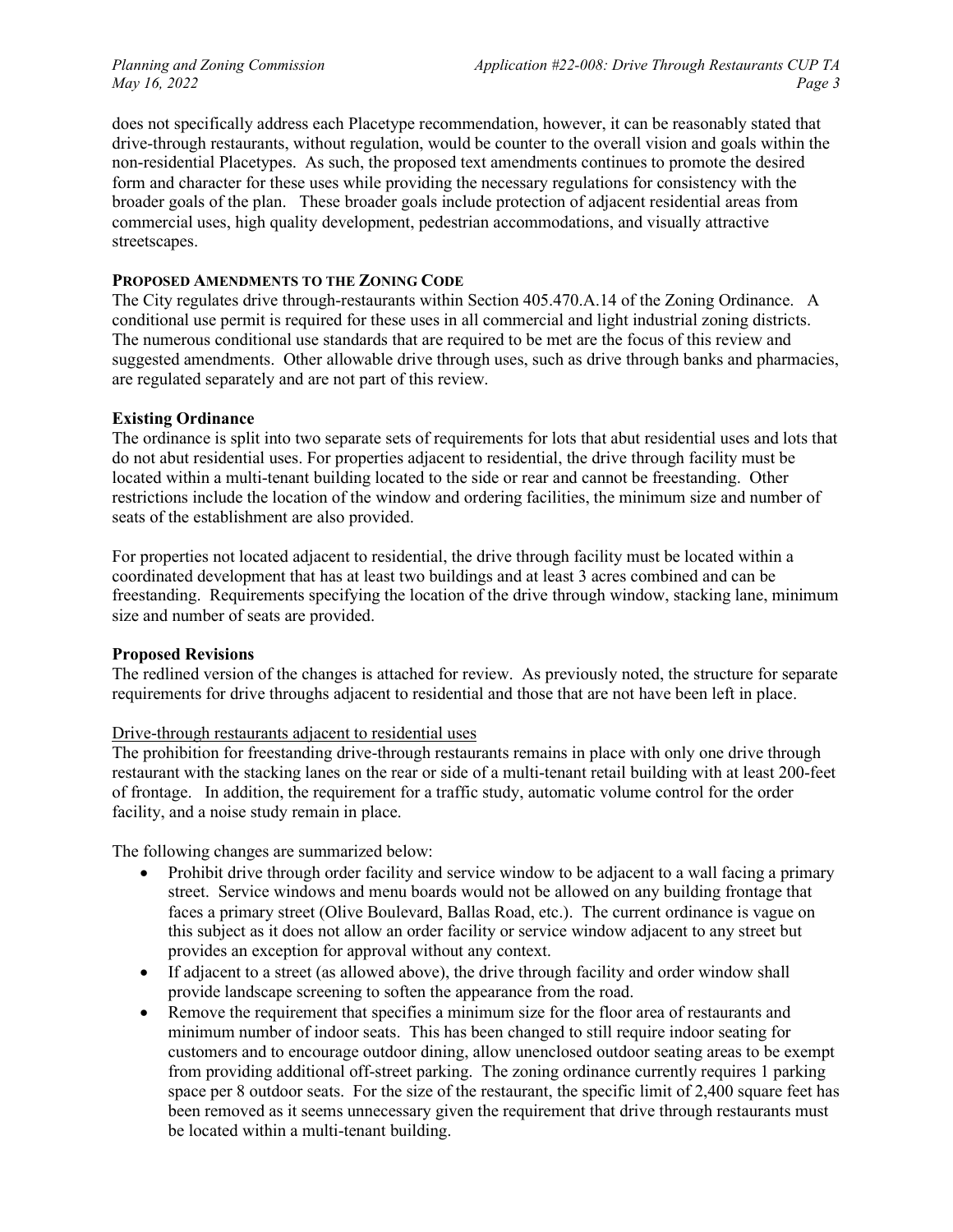• Remove the prohibition against the stacking lane crossing between the building and principal street frontage. This has been changed to allow the stacking lane to be placed in such a manner but with landscaped screening provided.

### Drive-through restaurants adjacent to non-residential uses

The proposed revisions for drive through restaurants that are not adjacent to residential uses are more extensive to allow greater flexibility while still maintaining appropriate standards. The requirement for a traffic study, automatic volume control for the order facility and a noise study remain in place.

The following changes are summarized below:

- The limit for one drive through restaurant remains within a coordinated development totaling 3 or more acres remains. The revisions clarify that a total of two buildings within the coordinated development must be present, and that the drive through restaurant qualifies as one of those two buildings. This provision maintains the prohibition of drive throughs on separate lots that are not part of a larger development. The minimum size of the building currently requires 200-feet of frontage. The proposed amendment lowers that to 150-feet. As an alternative, this provision could be eliminated or based upon a minimum square footage (such as 5,00 square feet) for greater flexibility.
- Drive through order facilities would be prohibited from being placed on the building facing a primary street but would be allowed adjacent to a secondary street with landscaping to soften the view from the roadway.
- The specific requirements for landscaping adjacent to the building at 50% of the building size within an 8-foot wide area has been eliminated. Instead, the revision still requires pedestrian oriented site and landscaping features with examples provided but without specific, predetermined requirements.
- Unenclosed outdoor dining areas would not require additional off-street parking.
- The minimum size for the drive through restaurant, if freestanding, has been reduced from 2,500 square feet to 2,000 square feet to reflect current trends in the industry for smaller buildings. The provision for 55-indoor seats remains, but could be reduced or re-stated after further discussion.
- Allow service areas (trash enclosures, equipment, etc.) to be detached from the building but to still require screening.

### **SUMMARY AND NEXT STEPS**

While these uses provide a convenience to the public, if not regulated appropriately, drive-through restaurants can have negative impacts on the City's commercial districts and adjacent residential areas. The submitted changes to the drive through ordinance have been developed in such a manner to achieve an acceptable balance that implements the broader goals of the comprehensive plan, that seeks to mitigate the negative impacts, but also recognizes the ultimate desirability to accommodate these uses as provided by the current ordinance.

The specific areas that staff would like to the Commission to discuss and provide further direction on the following:

- The suitability of drive throughs adjacent to residential uses. Staff received feedback from the City Council update at the meeting on April 22<sup>nd</sup> that the City should discuss prohibiting these uses altogether if located adjacent to residential and instead focus on other sites that do not have this condition.
- Reducing the minimum size of freestanding drive-through restaurants and minimum indoor seating. Based on staff observations of recent developments, the size of these establishments appears to be getting smaller.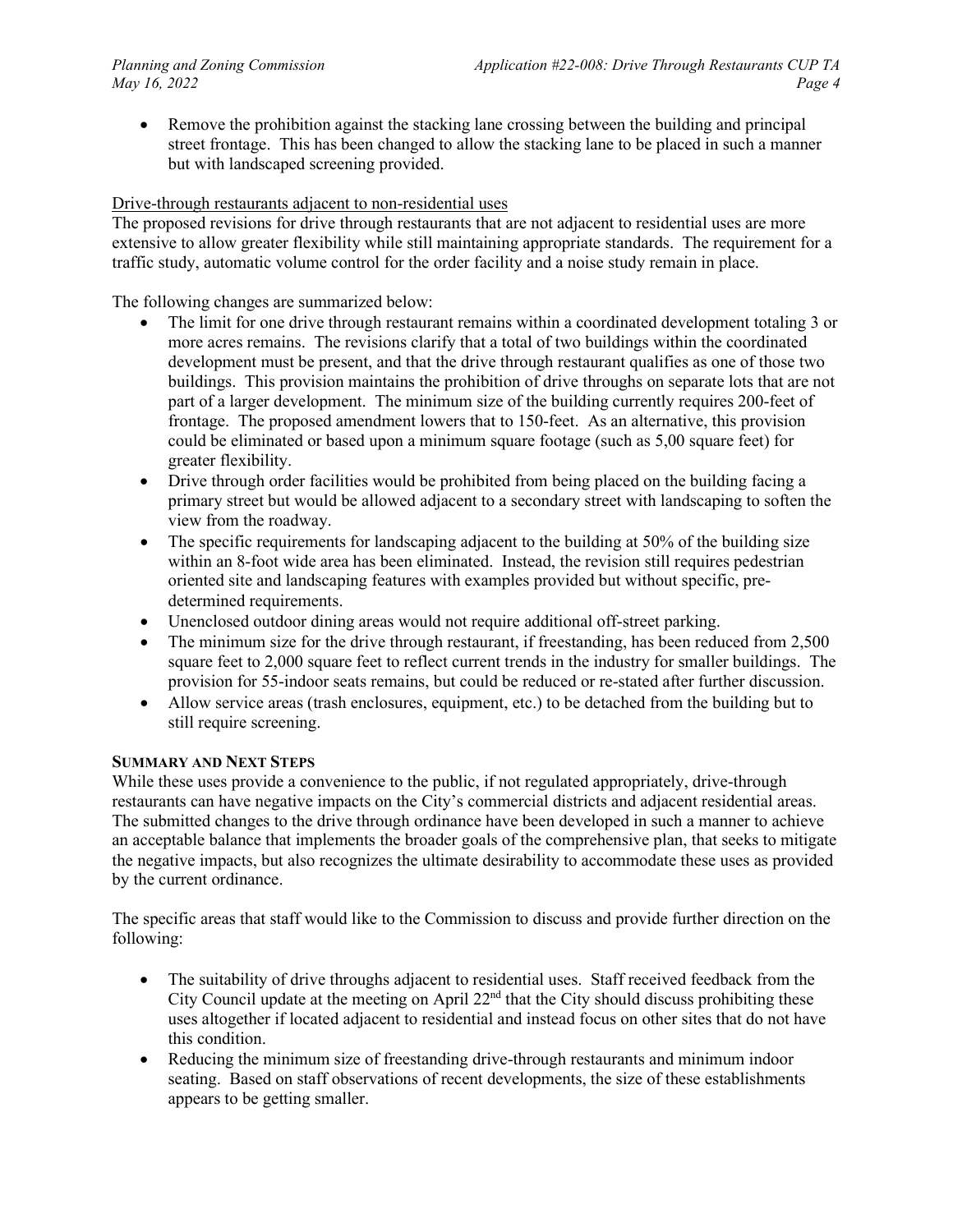Staff has provided the link to this meeting's agenda packet to several commercial property owners and the commercial real estate community in the City to advise them of these proposed changes; however additional time to review and solicit comments would be appropriate. At this time, staff recommends that the Commission review the proposed amendments at this meeting, take comments from the public, and provide direction for staff to address at a subsequent meeting. Based on the discussion at this meeting, staff will incorporate any suggested revisions and prepare a draft ordinance outlining all of the changes for review and action by the Commission at a future meeting.

#### **MOTION**

A sample motion to continue the application and public hearing to allow additional input is as follows:

"I move to continue the public hearing for the proposed text amendments to the Zoning Ordinance as discussed with Application #22-008, amending the conditional use standards for drive-through restaurants, to the meeting of June 6, 2022"

#### **APPENDIX 1: COMPREHENSIVE PLAN**

Included and attached by reference. See body of report for specific excerpts.

#### **APPENDIX 2: ZONING CODE**

Included and attached by reference. See body of report for specific excerpts.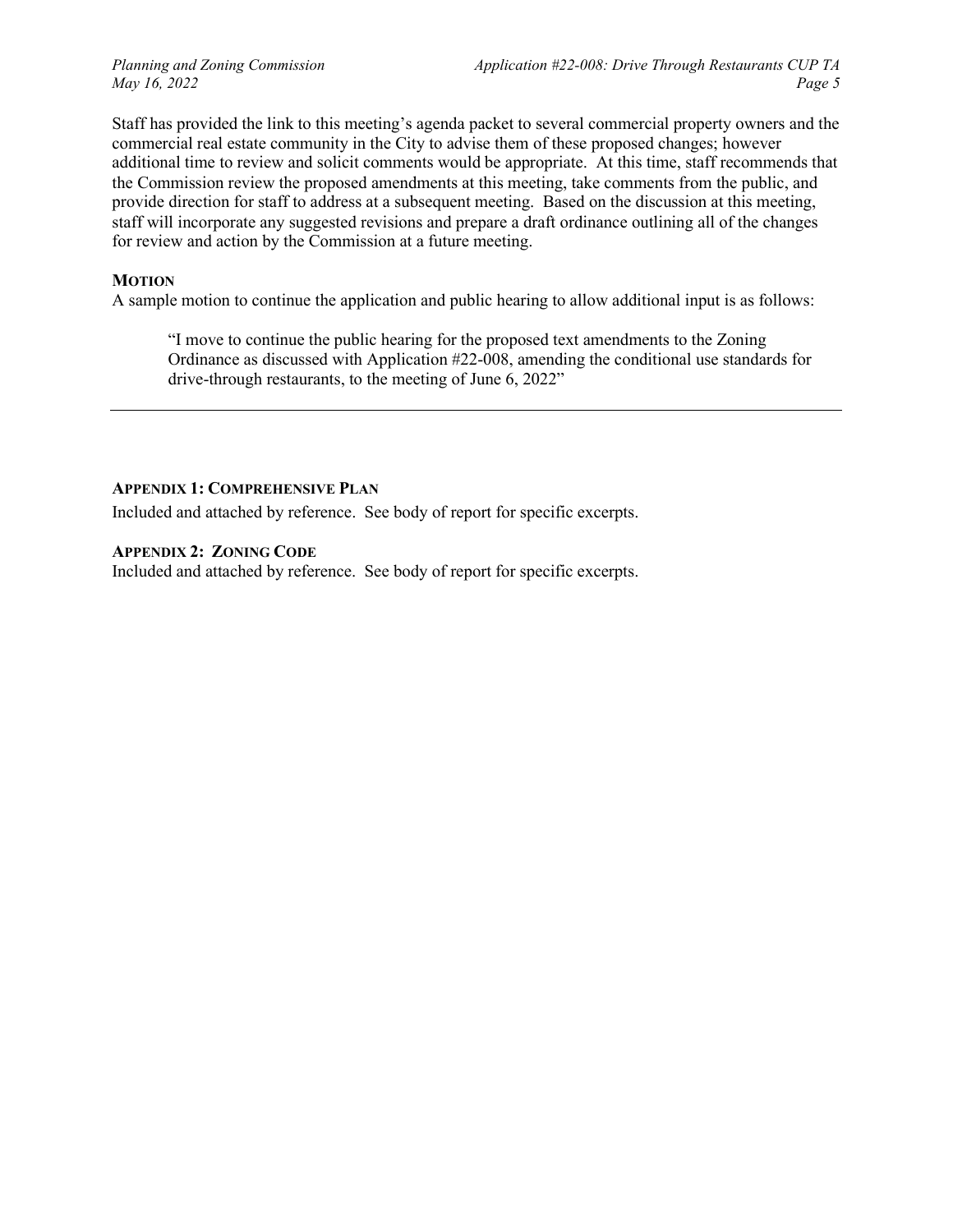# **Proposed Revised Section 405.470.A Conditional Uses (Drive-thru Restaurant Ordinance)**

**14.** *Food services and drinking places — (NA/CS 722).* Shall be located on sites of not less than  $\overline{two}$  (2) acres with the following exceptions and conditions: [Ord. No. 5400 §2, 11-10-2014]

**a.** The acreage requirement does not apply to restaurants without drive-thru services within the "GC" District;

**b.** The acreage requirement does not apply to restaurants without drive-thru services in the "CB," "PO," "PC" and "LI" Districts that are located within a retail or office building, provided that such restaurants do not collectively occupy more than forty percent (40%) of the building square footage;

#### **c. Drive-thru services on sites in the "MX," "GC," "CB," "PO," "PC," and "LI" Districts that abut residential uses are subject to the following:**

**(1)** Drive-thru facilities shall be limited to one (1) restaurant with no more than two (2) service windows, two (2) order facilities and two (2) designated stacking lanes which shall all be located on the rear or one (1) end of a multi-tenant retail building having a continuous structure frontage of at least two hundred (200) feet. Such frontage may include one (1) passageway or arcade (not open on the sides).

**(2)** The drive-thru order facility and service window shall only be on or adjacent to a wall not facing a primary street., unless otherwise approved, and If adjacent to residential uses, the facility and service window shall be completely screened from the ground-floor level of adjacent residences with a property line wholly or partially within two hundred (200) feet of either the order facility or the service window by means of a solid barrier or topographic change.

Vegetation cannot be used to meet this requirement but may be needed to address aesthetic concerns. If adjacent to a street, the drive-thru order facility and service window shall provide visual screening in the form of dense landscaping as approved by the Planning and Zoning Commission.

**(3)** The drive-thru restaurant shall have no minimum building size requirement; however, less than two thousand four hundred (2,400) square feet of gross floor area (area under roof) and a minimum of fifty-five (55) indoor seats and tables for customers shall be provided. Unenclosed outdoor seating areas shall not require additional off-street parking.

**(4)** The drive-thru order facility and service window shall be no less than fifty (50) feet from any property line of any residential use.

**(5)** The designated stacking lane shall be no less than one-hundred ninety (190) feet long [approximately ten (10) cars] excluding the space being served by the window, which shall be no less than nine (9) feet wide by nineteen (19) feet long. The lane shall, at a minimum, provide for vehicular escape prior to the point of the facility order board, which escape route can be shared with the general parking lot circulation.

**(6)** The entrance to the designated stacking lane shall be no less than fifty (50) feet from the nearest point on the property line across the nearest vehicular entrance.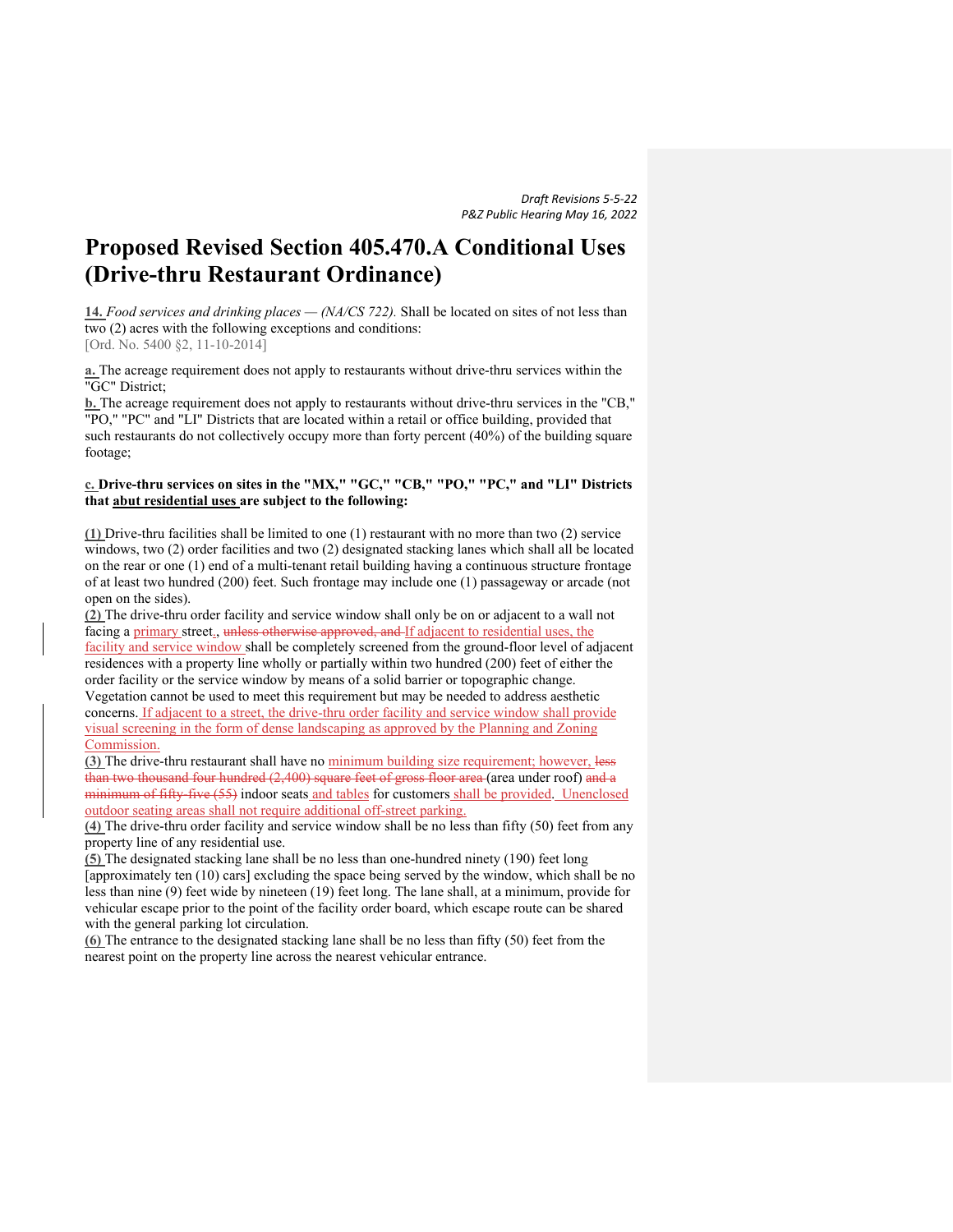*Draft Revisions 5-5-22 P&Z Public Hearing May 16, 2022*

**(7)** If the designated stacking lane crosses between the building and principal street frontage it shall be screened in a manner consistent with Section 405.470.A.14.c.2 above.The designated stacking lane shall not cross between the building and principal street frontage.

**(8)** A traffic study shall be submitted by the applicant that demonstrates, to the satisfaction of the City, that the required drive-thru facilities shall not interfere with site circulation or be hazardous to motorists or pedestrians entering, exiting or passing by the site on adjacent roadways. **(9)** The order facility shall utilize automatic volume control which adjusts outbound volume

based on the outdoor ambient noise level. **(10)** An acoustical study shall be submitted demonstrating that the order facility and service windows will not produce sounds exceeding sixty (60) dB as measured at any property line abutting a residential use, up to a height of eight (8) feet above ground at the property line and demonstrating that the order facility and service windows will not increase ambient sound levels at other property lines above the average Monday to Friday midday level.

#### **d. Drive-thru services on sites in the "MX," "GC," "CB," "PO," "PC," and "LI" Districts that only abut non-residential uses are subject to the following:**

**(1)** Drive-thru facilities shall be limited to one (1) restaurant with no more than two (2) service windows, two (2) order facilities and two (2) designated stacking lanes in a coordinated development located on one (1) or more lots totaling three (3) or more acres, with shared access and two (2) or more buildings (including the proposed drive-thru), one (1) of which shall have a continuous structure frontage of at least two hundredone hundred-fifty (200150) feet. Such frontage may include one (1) passageway or arcade (not open on the sides). All buildings shall be designed with similar use of materials and design elements such that the buildings are aesthetically complementary to each other.

**(2)** The drive-thru order facility and service window shall only be on or adjacent to a wall not facing a primary street, unless otherwise approved. If adjacent to a street, the drive-thru order facility and service window shall provide visual screening in the form of dense landscaping as approved by the Planning and Zoning Commission.

**(3)** The drive-thru restaurant shall have pedestrian-oriented landscape adjacent to the buildingsite features. equivalent in area to fifty percent (50%) of the gross floor area of the entire restaurant use (area under roof).These features shall include, but not be limited to, the following: landscaped planting areas adjacent to the building, outdoor seating areas, and pedestrian connections throughout the site. Unenclosed outdoor seating areas shall not require additional off-street parking.

**(4)** If the drive-thru restaurant is freestanding, an eight-foot-wide planted landscape strip shall be adjacent to at least two (2) other sides of the building, exclusive of the pedestrian area.

**(5)** If the drive-thru restaurant is freestanding, it shall have no less than two thousand five hundred (2,0500) square feet of gross floor area (area under roof) and a minimum of fifty-five (55) indoor seats for customers.

**(6)** Any service areas, including, but not limited to, trash receptacles, compactors, transformers, outdoor cooking or refrigeration equipment and utility connections, must be fully enclosed. Such enclosures shall appear as a part of the restaurant building to the maximum extent as found to be practicable by the City.

**(7)** The designated stacking lane shall be no less than one-hundred ninety (190) feet long [approximately ten (10) cars], excluding the space being served by the window, which shall be **Formatted:** Font: Not Bold